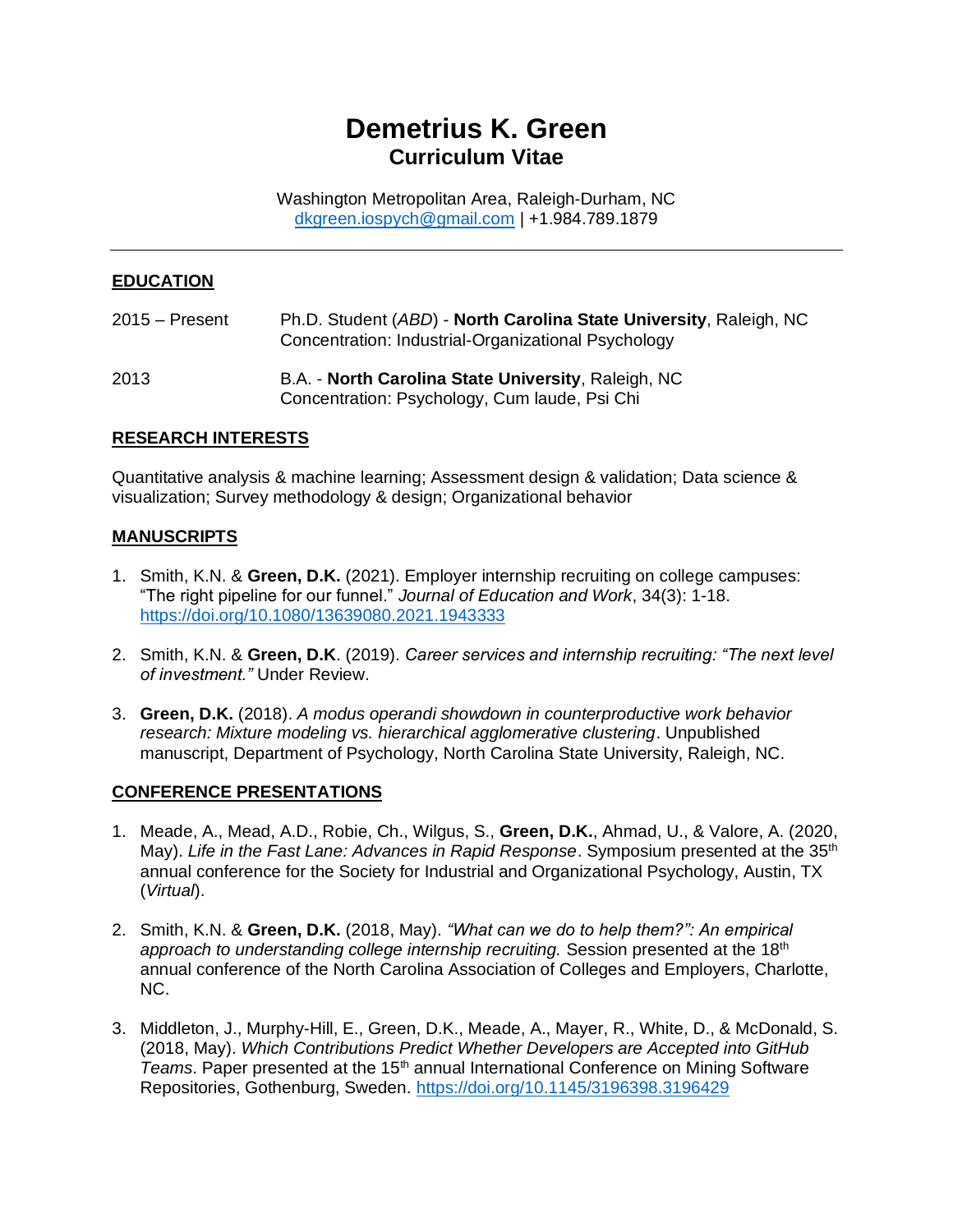- 4. **Green, D.K**. (2017, May). *A configurational approach: Using profiles to investigate organizational justice perceptions*. Poster presented at the 29th annual meeting of the Association for Psychological Science, Boston, MA. [Poster.](https://www.researchgate.net/publication/317415264_A_configurational_approach_Using_profiles_to_investigate_organizational_justice_perceptions)
- 5. Illingworth, J., Moon, S., Morelli, N., McLane, W., Wilgus, S., **Green, D.K.,** Thompson, I. (2017, April). *Criterion validity of assessments delivered on mobile and non-mobile devices. Mobile Testing "In the Wild:" Apps, Reactions, Images, Criterion Validity*. Symposium presented at the 32<sup>nd</sup> annual conference of the Society for Industrial and Organizational Psychology, Orlando, FL.

# **WORK EXPERIENCE**

**Visa,** Arlington, VA

Senior Manager, Data Scientist: April 2021 – Present

- Developed and managed a project that utilized third-party credit bureau data to provide contextual/demographic attribute data for a real-time economic indicator product based on the US consumer market using VisaNet data
	- $\circ$  First team product to utilize updated demographic information to provide segment-based insights and comparative spending (e.g., age, income, etc.) based on fully deidentified information at the transactional level
	- o Strongly adhered to strict legal guidelines from product inception (script development, storage and data retention, etc.).
- Actively maintaining the production process for a global, real-time economic indicator, that measures the momentum behind consumer spending; it reflects the share of cardholders of have increased/decreased their spending YoY
	- o Handled migration of data and redevelopment of scripts for the United Kingdom and Ireland
	- $\circ$  Currently running, monitoring, and performing quality assurance checks on Australia and New Zealand production process.

# **Clarkson Consulting,** Durham, NC

Senior Data Scientist: February 2020 – April 2021

- Responsible for modeling the temporal relationship between engagement activity of +40k HCPS and new patient starts for a rare disease (~1% rate) using R and leveraging distributed, in-memory computing frameworks
- Expanded the analytic capabilities of a large consumer products manufacturer by assembling and deploying an ML-powered time series tool used to forecast 100+ customer-specific P&L sheets

# **Fidelity Investments**, Durham, NC

*People Analytics Intern*: May 2019 – August 2019

- Conducted the psychometric evaluation and validation study of main assessment used by the leadership development team
- Provided domain knowledge for the development of additional surveys used across the organization
- Utilized data ingestion and integration tools (i.e., PySpark, Hive, Hadoop) to build, measure, and analyze extensive datasets across various cloud platforms to inform key personnel and manager prediction models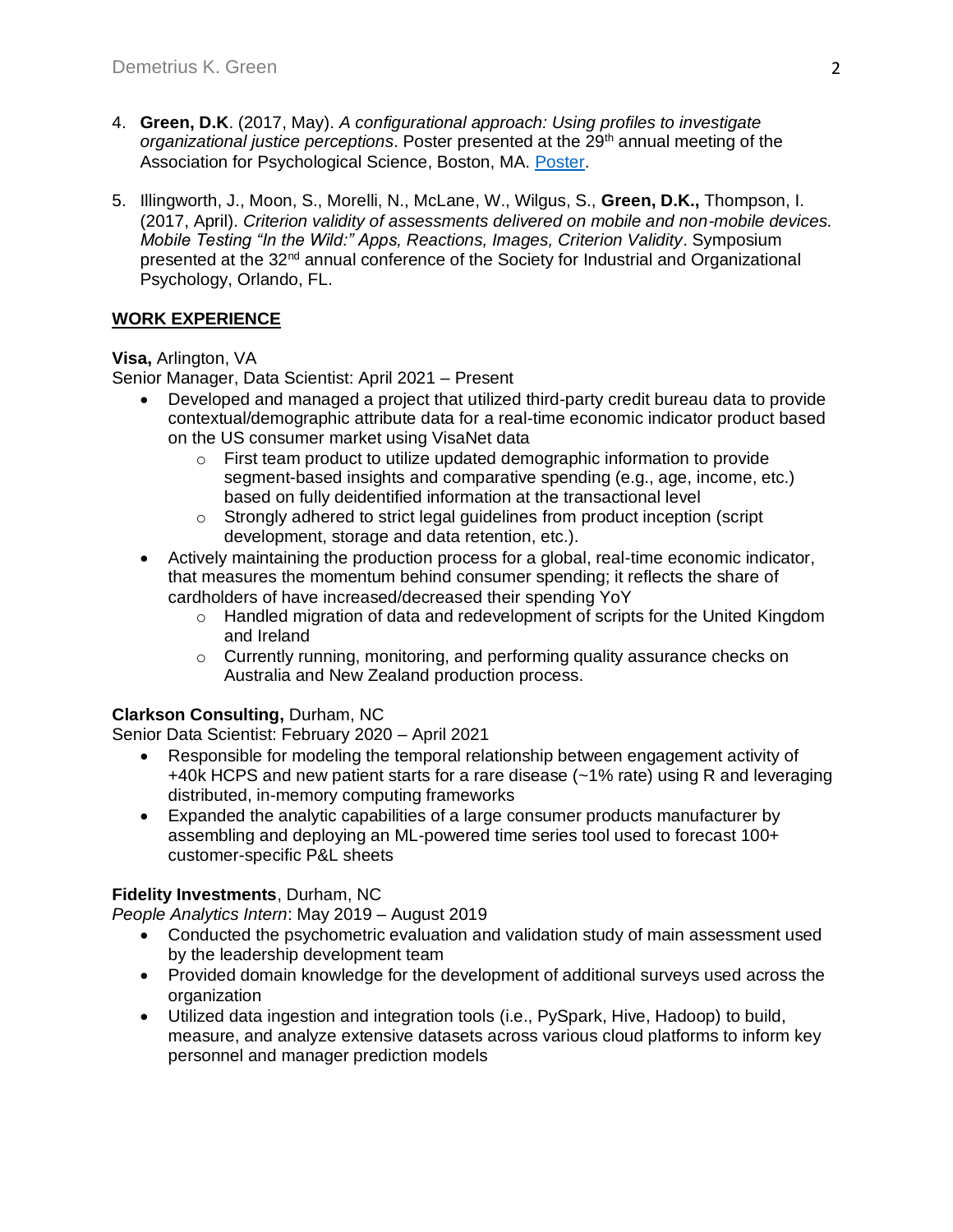# **The William and Ida Friday Institute for Educational Innovation**, Raleigh, NC

*Graduate Research Assistant:* August 2018 – November 2018

- Models of Application for the Murphy-Meisgeier Type Indicator for Children® (MMTIC)
- Developed and evaluated education initiatives for state and private organizations; created logic models and research designs for projects
- Validated data collection tools; cleaned, managed, and analyzed data to present to stakeholders for data-driven recommendations

## **Shaker International**, Cleveland, OH

*Insights Team Intern*: June 2017 – August 2018

- Spearheaded exploratory data science efforts and initiatives to better understand and analyze client data using proprietary pre-interview tests
- Created and maintained a variety of visualizations for multiple team projects across business unit
- Wrote and reviewed R & SPSS code as well as provided reports for company-wide presentations to assist cross-functional teams

# **Office of Institutional Research and Planning**, Raleigh, NC

*Graduate Office Assistant*: August 2016 – March 2017

• Actively supported the Director of Survey Research by collecting, organizing, and reporting university survey data; assisted with completing everyday organizational demands

# **National Center for O\*NET Development**, Raleigh, NC

*Occupational Analyst Contractor*: March 2016 – August 2018

- Systematically gathered relevant O\*NET studies to expand the official reference list relating to content validation; literature and internet searches of pertinent non-peer review articles and anecdotal company stories that utilize O\*NET data
- Continually updated and coordinated with team members to ensure deliverables were met consistently on a national-level analysis project; analyzed and consolidated thousands of job titles to better streamline the annual restructuring efforts of the system data.

## **Park Faculty Scholars,** Raleigh, NC

*Survey Design & Research Consultant:* September 2015 – June 2016

- Designed and assembled the infrastructure of several automatized surveys for the Park Faculty Scholars using Qualtrics software
- Actively brainstormed and researched additional scales to collect and analyze longitudinal data to improve the selection process

## **Personify,** Raleigh, NC

*e-Recruitment & Sourcing Specialist:* September 2013 – August 2014

- Systematically sourced candidates using LinkedIn and other professional networking websites for recruiting efforts across various industries (engineering, bioengineering, etc.)
- Used Taleo and internal software programs to monitor and maintain pipelines for positions on an ongoing basis.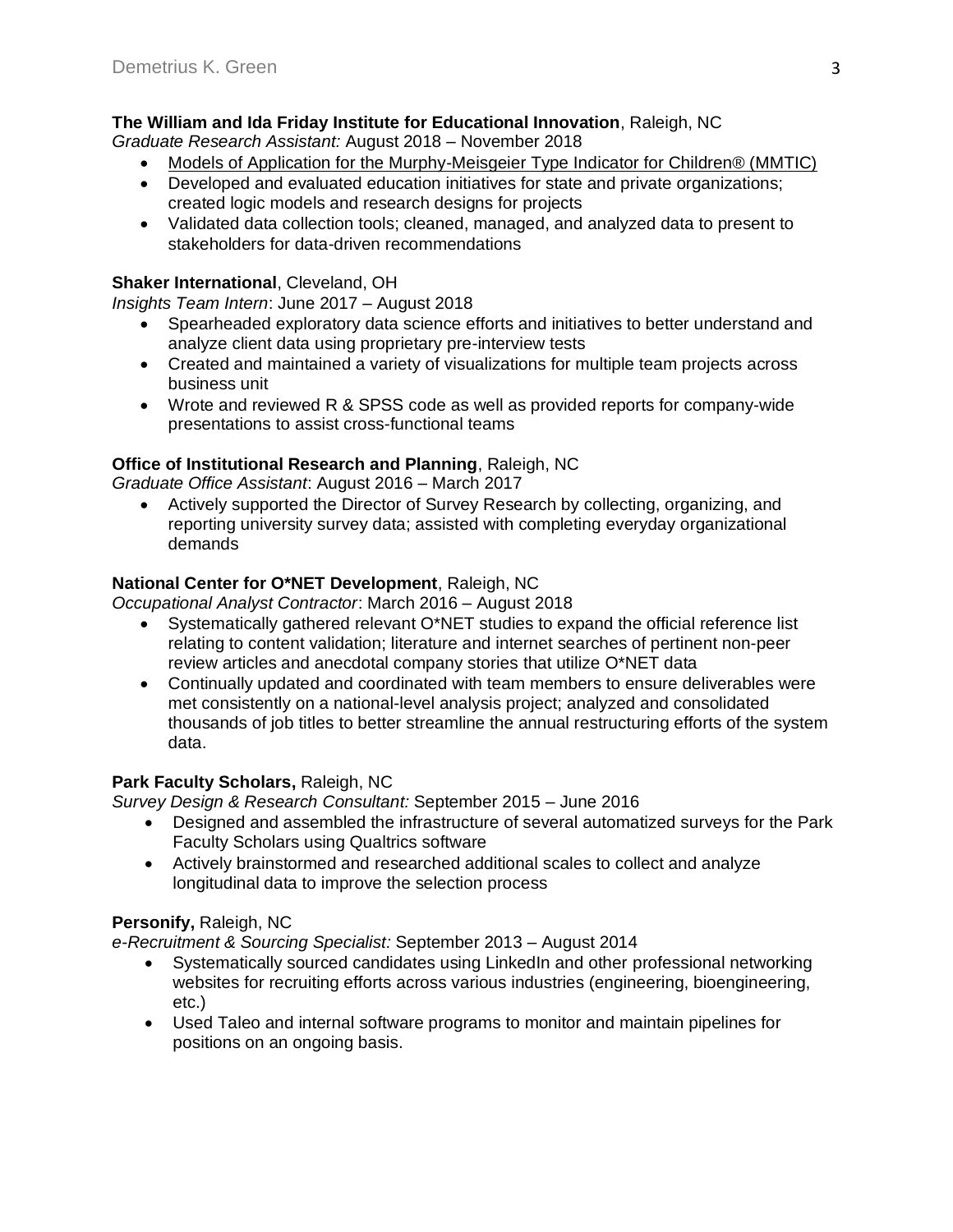# **RESEARCH & PROJECT EXPERIENCE**

## **NILIE – PACE Subscale Validation Study – Pro Bono**

*Assessment Scientist -:* August 2019 – Present

- Contributing functional programming, statistical analyses, and methodological support for a nationwide survey instrument aimed to gather community college employees' perspectives on campus clime
- Spearheading the development and validation of a redesigned other-oriented instrument used to assess the effects of study abroad programs in higher education
- Acting as a reviewer for the Journal of Higher Education, focusing on survey development and advanced statistical modeling manuscripts.

## **Laboratory of Analytic Sciences - GitHub Team Predictions and Developer Contributions**

*Graduate Researcher:* January 2019 – December 2019; January 2017 – December 2017

- Bridged the social science-software development gap by supplying R code and other programming support for a behavioral science application used to enhance workflow and performance of teams across several government sectors [\(WestWolf\)](https://ncsu-las.org/wp-content/uploads/2017/12/wilson-westwolf-17sym-v2.pdf)
- Provided feature engineering efforts and technical support for big-data datasets comprised of thousands of GitHub team version control activity
- Collaborated with a computer science team to build predictive models comparing various forms of software contributions to investigate team-developer relationships over time; [paper submission](https://www.researchgate.net/publication/326561398_Which_contributions_predict_whether_developers_are_accepted_into_github_teams)

# **S.L.E.D. Collaborative – NC Community Transitions Institute**

*Research Associate -* January 2016 – December 2016

- Reviewed and augmented components of person-centered surveys used by the North Carolina Community Transition Institute; provided methodological support for survey design and assessed quantitative and qualitative output in executive summaries
- Actively worked with an interdisciplinary team to integrate I-O psychology principles to strengthen person-centered practices; conducted literature reviews of applicable principles

# **Criterion-Validity of Assessments Delivered on Mobile and Non-Mobile Devices**

*Graduate Research Assistant:* September 2015 – April 2016

- Brainstormed and collaborated with researchers to facilitate a multi-university experiment that examined selection criteria via mobile and non-mobile devices
- Administered and proctored in-person experiments; assigned credits to successful undergraduate participants and provided troubleshooting where necessary

# **NC l-O Psychologists Executive Committee Work Analysis – Pro Bono**

*Research Assistant:* January 2013 – October 2013

- Participated in a pro-bono work analysis to analyze the roles of Executive Committee members with the goal of reducing role ambiguity and formalizing tacit knowledge by creating a task checklist and timeline for Executive Committee members
- Job descriptions and archival data were used to generate questions for structured interviews with current and past committee members; task inventories were developed and administered online to NCIOP members, and responses informed checklist iterations.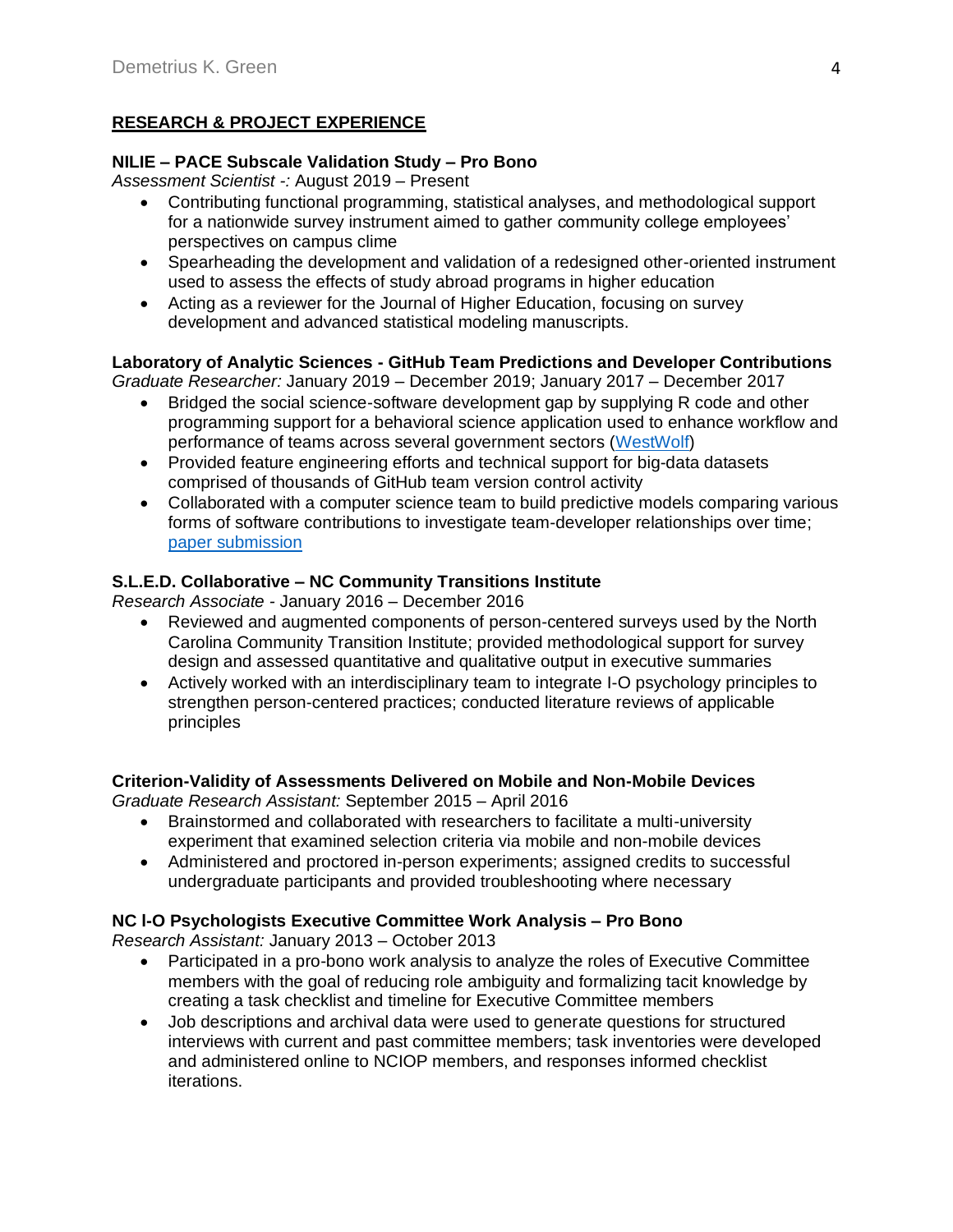#### **INVITED ADDRESSES**

- 1. **Green, D.K.** (June August 2019) *Intro to R – A Beginner's Series*. Invited address for the NC State I-O Psychology Dept., North Carolina State University.
- 2. **Green, D.K.** (2018, March) *Autocross Event & Site Satisfaction Survey and Tech Report*. Invited address for the Tar Heel Sports Car Club (THSCC), Durham, North Carolina.
- 3. **Green, D.K.** (2017, September). *Measuring Performance in Classification Models*. Invited address for the Applied Predictive Modeling Series, North Carolina State University.

#### **RELEVANT COURSEWORK**

- Advanced Big Data Analytics for **Psychologists**
- Structural Equation Modeling
- Multilevel Modeling
- Social Network Analysis  $A^*$
- Counterproductive Work Behavior Research
- Applied Bayesian Analysis  $A^*$
- Item Response Theory
- Applied Nonparametric Statistics <sup>A\*</sup>
- Training Research
- Experimental Statistics in Biological Sciences I & II
- Survey of I-O Psychology
- Organizational Development & **Change**
- Multivariate & Longitudinal Data Analysis
- Personnel Selection Research
- I-O Practicum: Professional Development
- Advanced Leadership Research
- Psychometrics
- Organizational Psychology I & II
- Advanced Social Psychology

# **PROFESSIONAL ASSOCIATION MEMBERSHIPS & SERVICE**

Association for Psychological Science (APS), *Member:* 2016-Present APS Student Caucus: *NC State University Student Representative*: (2018-Present) Society for Industrial-Organizational Psychologists (SIOP), *Member:* 2015-Present NC Industrial-Organizational Psychologists (NCIOP), *Member*: 2013-Present Executive Committee: *Student Representative: (2015-2016)*

#### **UNIVERSITY SERVICE**

College Computing and Tech Committee, *Graduate Student Representative (2017- Present)* Graduate Association for Students in Psychology (GrASP), *Member*: *2015-Present* Executive Committee: *I-O Program Representative: (2016- 2018)*

#### **TECHNICAL COMPETENCIES**

• **Software:** R, RShiny, SQL, Bash, Python, Jupyter, SAS, SPSS, Excel, Tableau, Apache (Spark, Hadoop, Hive, etc.), Hue, DbVisualizer, Presto, RapidMiner, KNIME, Azure DevOps, AWS, HTML5/CSS, WordPress, Qualtrics, SurveyMonkey, Microsoft Suite, Amazon Mechanical Turk, Proficient in Windows and Apple OS